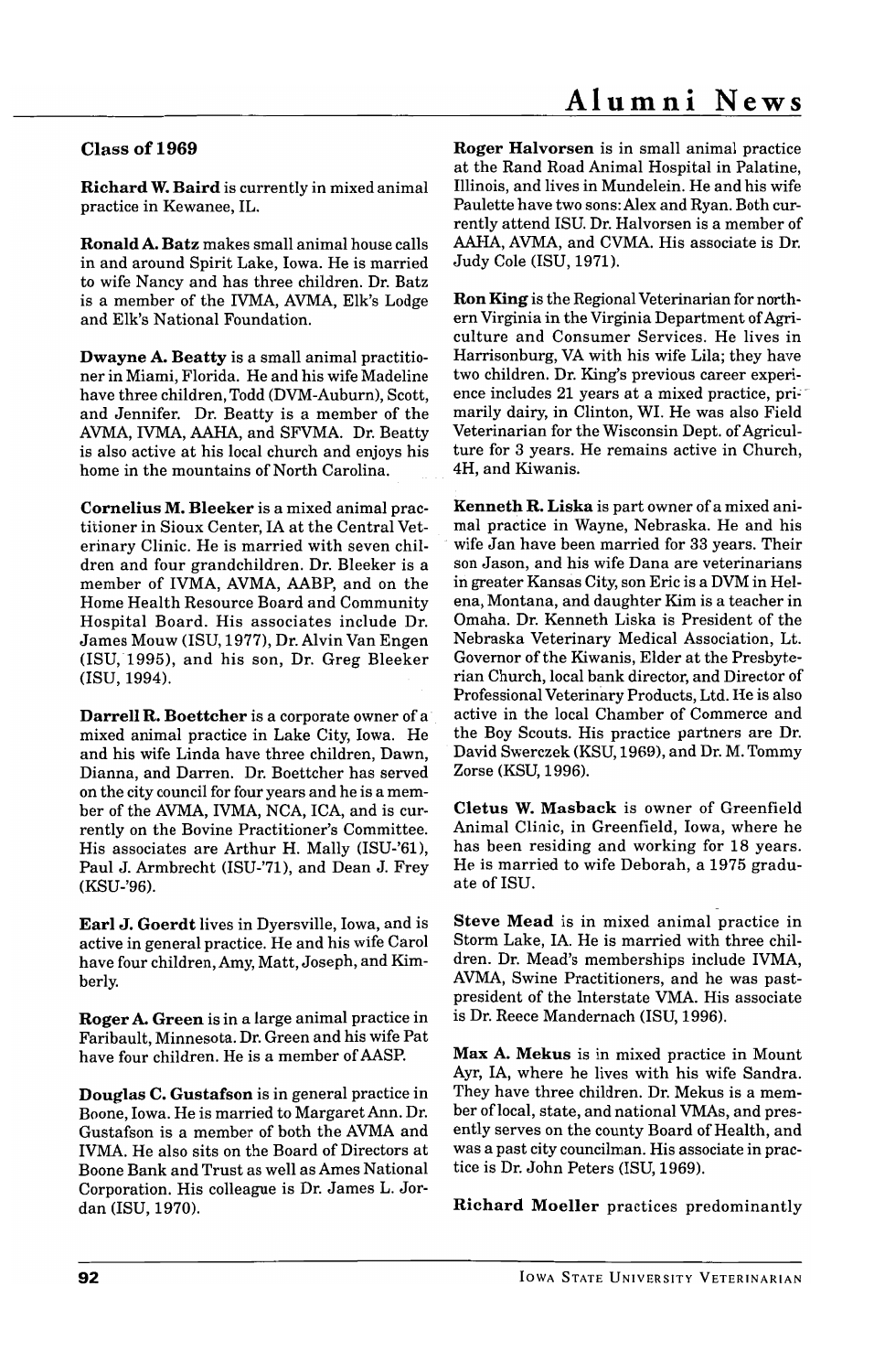small animal medicine in Waverly, Iowa, at the Waverly Veterinary Clinic. He and his wife Linda have three sons, Stephen, Paul, and Andrew, who graduated from the ISU CVM in 1998. Dr. Richard Moeller is active in Church Council, Little League, Rotary Club, Municipal Band, Tarnished Brass (brass quintet), and the IVMA Executive Board. His associate is Dr. Doug Hartman (lSU, 1980)

John L. Peters is in general practice in Mount Ayr, Iowa, where he resides with his wife Dianna. He has two children: Amy Peters Wickham, and Richard Peters, DVM. Dr. John Peters devoted two years to the United States Army Veterinary Corps. He is also a member of the American Legion and Sons of the American Legion. His practice partner is Dr. Max Mekus (ISU, 1969).

Francis R. Pisarik is an active partner in a companion animal practice in Kenosha, WI. He is president of the Western Kiwanis, and President of the Southeast Wisconsin Association. He is married with three sons.

Penelope A. Porter is active in private practice in Tuscon, AZ. Dr. Porter is member of the Arizona Veterinary Medical Association.

Merril Reinhiller is working in small animal practice. Dr. Reinhiller sold his interest in three hospitals in North Dakota and Minnesota to his partners and now works for them part-time. He lives in Moorhead, MN with his wife Noell, who is Assistant Professor at Concordia College in Moorhead. His son Tom now lives in Seattle, and his son Greg lives in Minneapolis. In 1997, Dr. Reinhiller was honored as North Dakota Veterinarian of the Year. He is also member of AVMA, Minnesota VMA, North Dakota VMA, and served on the Board of the Humane Society. He works with Dr. Tim Wahlen (KSU, 1979) and Dr. Mike Harvey (lSU, 1983), among others.

Doyle L. Rolston is active in mixed practice in Crescent Mills, CA. Dr. Rolston served three years in the US Army, is member in the Rotary, and currently raises quarter horses. Dr. Rolston has two children.

Thomas J. Schomer is involved in law practice and relief work in Lincoln, Nebraska. He and his wife Holly have three children, Westley,

Watch for news on the classes of 1940,1950, and 1960 in the Spring 2000 issue of the *ISU Veterinarian.*  Kjersten, and Lara.

Jon T. Seeger has been Senior Technical Services Veterinarian for Pfizer Animal Health since 1994. He lives in Turtle Lake, NO. He is married to wife Kathleen. Their daughter KariAnn is a sophomore at NDSU, and their son Christopher is Assistant Professor at Iowa State University. Dr. Seeger has been in clinical practice for twenty years before becoming Assistant State Veterinarian for North Dakota in 1991-92, and spent another year in large animal practice before joining Pfizer.

Walt Sturtz remains active in mixed practice in Maquoketa, IA. He is President and Secretary of Jackson County VMA, the Jackson County Cattleman's Association (Business Person of the Year, 1995), and also a member of the AVMA, IVMA, ABPA, and ICA. He is married to wife Linda, who is Executive Director of the Chamber of Economic Development; they have two children.

Bill Svensen is active in small animal practice in Aberdeen, SD, where he also lives with his wife and two sons. Outside of private practice, Dr. Svensen stays active in the Humane Society.

Jerrold L. Swan is active in small animal medicine. He has been in practice in Charleston, WV since 1975, after practicing in southern California. He and his wife Penny have two children. Their son Justin is now in medical school at Marshall University, and their daughter Kara is a psychology major at Rhodes University.

James Tapper is a small animal practitioner in Huntington Beach, California. He and his wife Theresa have two married daughters: Jamesina, who is a graduate student at Rutgers, and Jessica, who works for a software company in Sacramento.

Kenneth J. Throlson ranches bison in New Rockford, ND. He practiced veterinary medicine for 15 years, then turned his hobby of raising bison into his full-time job. He is married to wife Marlys, and has six children.

Floyd (Wally) Wagner is active in large animal practice in Lanke Andes, SD. He and his wife Joan have seven children: Monte, Jill, Mike, Jodi, Tara, Kami, and Chris, and has eleven grandsons.

## Class of 1979

Stephen O. Abel is a part owner of a mixed animal practice in Oneida, New York. He and his wife Tanna have five children, Ryan, Taylor,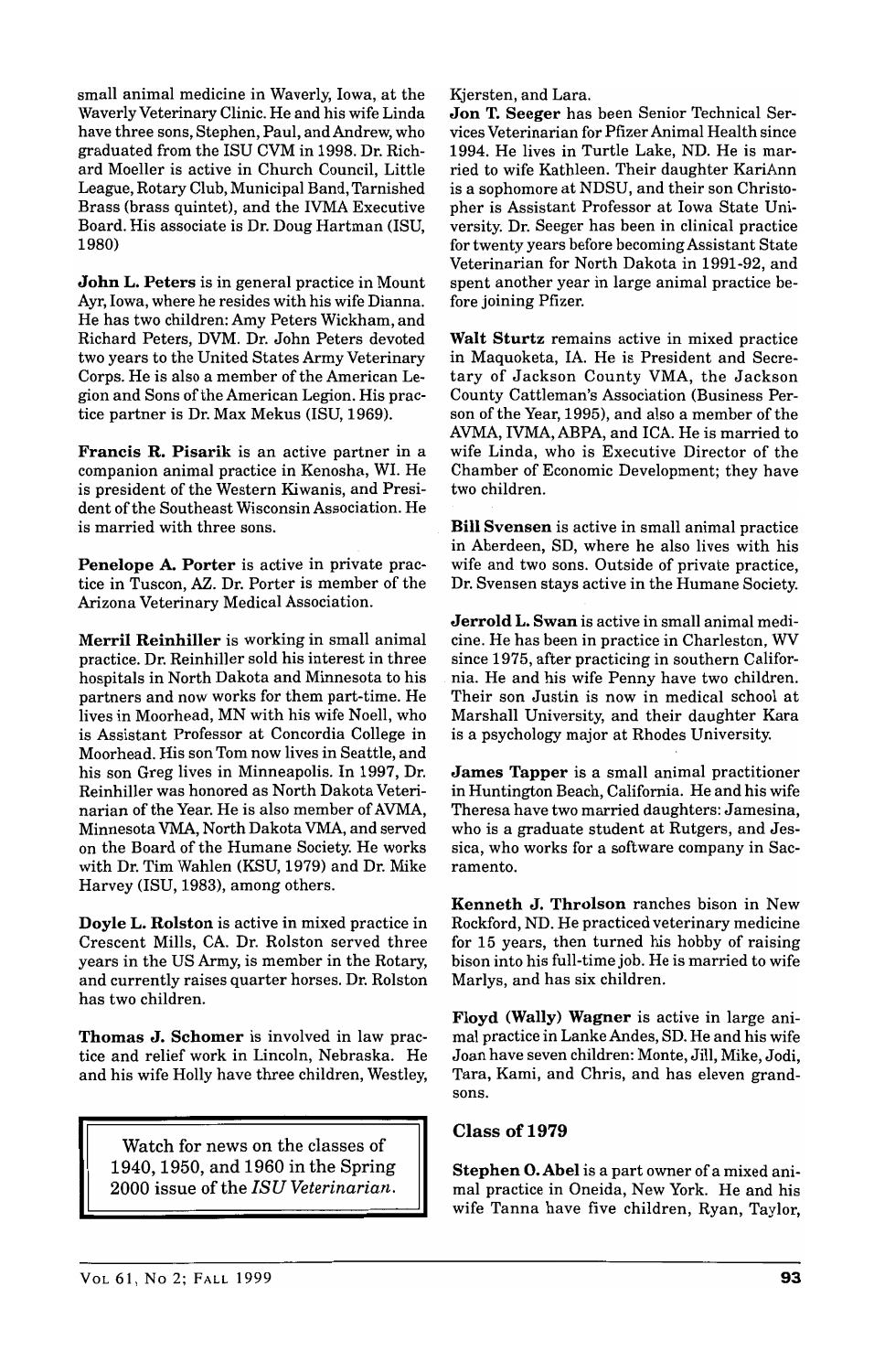Torey, Christian, and Erin. Dr. Abel became certified in Veterinary Acupuncture in 1986.

Steve Amsberry is a small animal practitioner in Corvallis, Oregon. He and his wife Kristi have four children, Stephanie, Christian, Annie, and Jonathan. Dr. Amsberry is a member of the Animal Behavior Society, Delta Society, local, state, and national associations, including AAHA. He is also the president of the local veterinary association and involved with guide dogs for the blind. His associate is Dr. Candace Remcho (VA-MD,1992).

Mark P. Anhalt is in mixed practice at Krause Veterinary Clinic in Armada, Michigan.

Susan B. Chadima is active in small animal practice in Topsham, Maine. She is married with two children. Dr. Chadima has been past President of the Maine VMA, and is currently Chair of the Maine Board of Veterinary Medicine.

Redman Chu is a professor at National Taiwan University and is currently at the Southwestern Medical School, University of Texas. He has three children, Ivy, Roger, and Benjamin. Dr. Chu is the director at the Pig Research Institute in Taiwan.

Thomas C. Coburn is active in medical family practice in Fort Collins, Colorado. He attended the University of Iowa College of Medicine, and was a resident in family practice and is now board certified. Dr. Coburn is also Colonel in the National Guard; and member AAFP and AMA. He is married with three children.

William B. Condie owns Freeport Animal Hospital in Freeport, Illinois. He is board member of the NIVMA, ISVMA, AVMA, and past president of the Freeport Sunrise Rotary. His partneris Dr. James Summers (IL, 1969). Dr. Condie is married to wife Lisa, and they have three daughters: Jessica, Allison, and Michelle.

Dennis D. Cowles is a small animal practitioner in Coralville, Iowa. He and his wife Pat have a son, Ryan. Dr. Cowles is active in youth sports and many charities. Dr. Cowles' associate is Laura Hanson (lSU 1988).

Rick Davids is owner of a small animal hospital in Big Rapids, Michigan. He is married with four children. Dr. Davids has been member of the AVMA, Michigan VMA, Rotary, and enjoys coaching AYSO soccer.

Deborah D. Davis is co-owner of a small animal practice in Allen, Texas, where she also resides. She is married to Michael Crawford, Ph.D. and has two sons: Tommy, age 4, and Bobby, age 2. Dr. Davis is a member of the AVMA and the Dallas County VMA. Her partner is Dr. Beverly Osteen (OSU, 1983).

Michael F. Dierenfeld is a practitioner on swine and cattle, and has offices in Northwood and St. Ansgar, IA. He and his wife Joan have two daughters, Ashley and Allyson. Dr. Dierenfeld just received his MS in Veterinary Clinical Sciences from ISU in August of 1999. He is a member of AASP, AABP, the Society for Theriogenology, and also the Northwood-Kensett School Board.

John E. Dillberger is director of MSE Discovery Projects at Glaxo WeUcome in North Carolina. He was resident in Pathology at the University of Miami in 1986, and earned ACVP certification in 1987. He received his Ph.D. in PathologylEnvironmental Toxicology from Michigan State University in 1989. He was on the Editorial Board of *Veterinary Pathology* from 1994 to 1996, was NCI reviewer, and is a member Phi Beta Kappa, Phi Kappa Phi, Phi Zeta, and is also ABT certified. Dr. Dillberger is married to wife Cigi.

Mark A. Dominick is Director of Pathology, working in safety evaluation at Bristol-Myers Squibb in Evansville, Indiana since 1992. He is married with three children. Dr. Dominick received his M.S. in Veterinary Toxicology in 1982 from ISU, and his Ph.D. in Veterinary Pathology two years later. He is diplomate of the ACVP, and on the Editorial Board of *Veterinary Pathology* and *Toxicologic Pathology.* He has active memberships in AVMA, ACVP, the Society of Toxicologic Pathology, and the International Academy of Pathology.

Tom Donohue is active in a five-doctor mixed practice in Oskaloosa, IA. His associates include Dr. Teresa Carmichael (1990), Dr. J.D. Fiechtner (1990), Dr. Lisa King (1996), and Dr. Brian Huedepohl (1998). Dr. Donohue is a member of AVMA, AASP, and AABP. He is married to wife Kathy, and has a ten-year old son, Bryan.

Gary D. Gackstetter currently teaches epidemiology to medical and graduate students at the School of Medicine of the Uniformed Services University of the Health Sciences at Bethesda, MD. Dr. Gackstetter lives in Fairfax, VA, with his wife and two children. He has had many assignments in the Air Force, including George AFB in California as Chief of Veterinary Public Health, Hanscom AFB in Boston as Chief of Environmental Health Services, USAF Academy in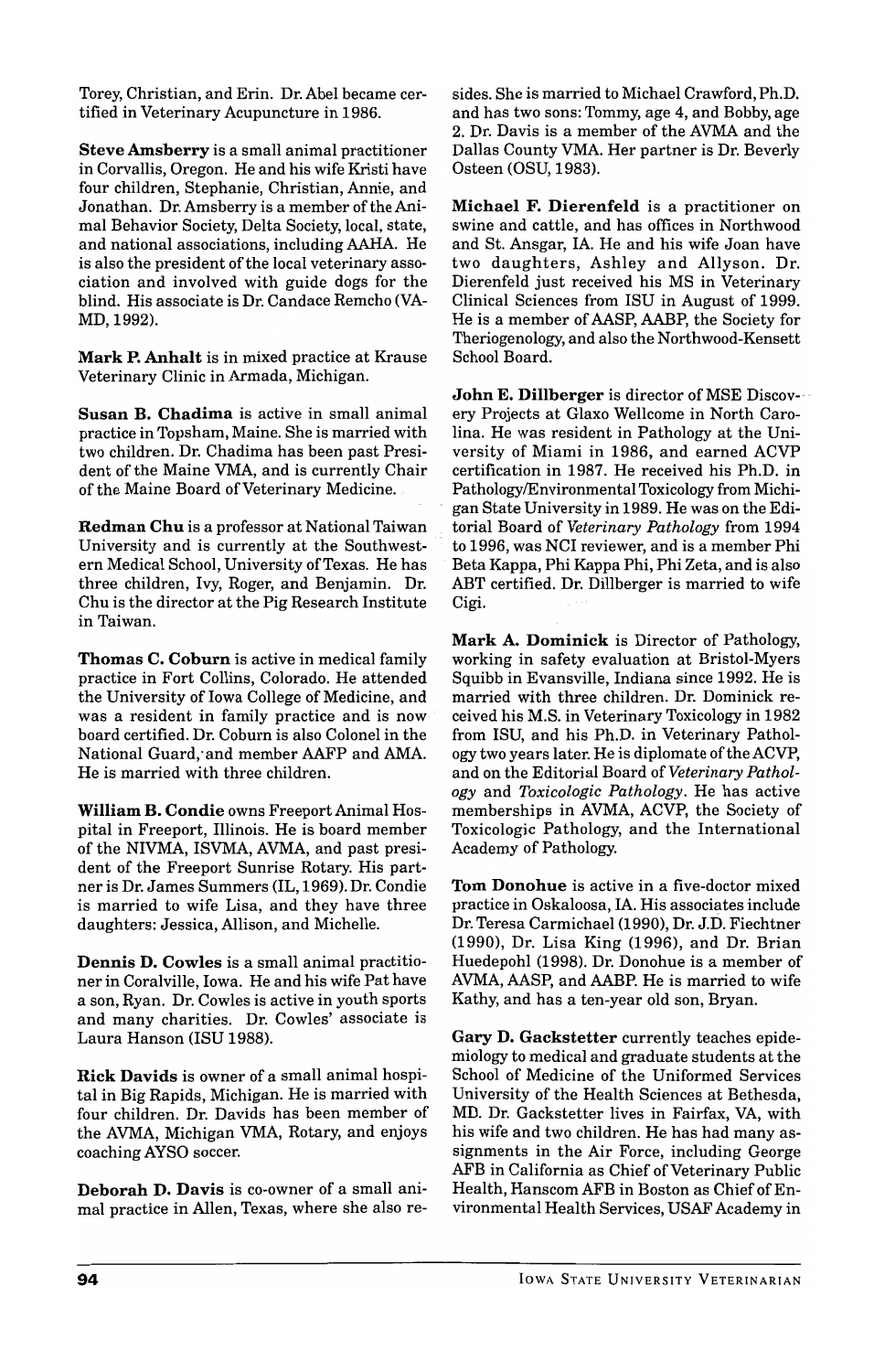Colorado as Associate Professor in Biology, and Lackland AFB in Texas as Chief of the Department of Epidemiology. Dr. Gackstetter has also been Deputy Director of Military Public Health at the Pentagon. He still enjoys practicing companion animal medicine, with active licenses in Virginia, Texas, and Colorado.

James E. Hagedorn practices small animal medicine in Evanston, IL, where he has been owner and hospital director of Riser Animal Hospital since 1994. He resides in Skokie, IL, just north of Chicago, and is married with two children. Dr. Hagedorn is Diplomate of the American Board of Veterinary Practitioners, with a specialty in canine and feline medicine. He has been past President and Secretary of the Chicago VMA, and held positions in both AAHA and ISVMA. He was recognized by Town and Country Magazine as notable practitioner in the July 1997 issue, and received the University of Illinois Alumni Association's Service Award in 1998. Dr. Hagedorn also enjoys numerous community activities, and in the past had been Chair of the Youth Council, Council on Ministries, and Coordinator of Senior High Youth.

Steve Hayes is active in industry. He resides in Winona, Minnesota. He is married to wife Anne, and they have four children: Kelli, Scott, Aaron, and Sarah.

Mark E. Hitt is a specialist in small animal internal medicine in Annapolis, MD. He practiced in Florida and Virginia for 3 years, and then moved to Missouri for his internal medicine residency. Dr. Hitt helped started and was head of medicine at the Atlantic Veterinary College in Prince Edward Island, Canada, and was promoted and tenured. When he moved back to Maryland in 1992, he started Atlantic Veterinary Internal Medicine. He is married to wife Nancy, and has two children.

Daniel G. Huiskamp is partner in a mixed animal practice in Cresco, Iowa. Dr. Huiskamp has been past president and current board member of Cresco Industrial Development Corporation, member of First Lutheran Church, and also member of IVMA, AVMA, and AABP. His colleagues include Dr. Ken Moellers (ISU, 1976), Dr. David Wilgenbusch (ISU, 1974), and Dr. Curt Harms (KSU, 1995). He is married and has two sons.

Leonard Jonas is active in small animal internal medicine and dermatology, and co-owner of the 15-veterinarian referral practice in Denver where he works. He is past-president of the Denver Area Veterinary Medical Society, and been

on the advisory board at the Colorado State Diagnostic Lab, and past area director for AAHA. He received his MS in Veterinary Clinical Sciences from Colorado State University, and is board certified in Small Animal Internal Medicine by the ACVIM. He is married with two children.

Kimo K. Jow practices small animal medicine and is owner of the Auburn Veterinary Hospital in Auburn, Wa, where he's lived and worked for almost twenty years. His partner in practice is Eric Schneider (WSU, 1974). Dr. Jow is a member of local, state, and national veterinary associations. He stays active in school and community events, and is an involved member of Grace Community Church. He is married to wife Anita, and has four children, Tiffany, Jonathan, Timothy, and Alicia.

Kenton S. Kreager is technical service director at Hy-Line International in Dallas Center, Iowa. He is married to wife Anne, and they have two sons, Brad and Ben. Dr. Kreager is diplomate of the American College of Poultry Veterinarians.

Edwin J. Kreykes has been in private dairy consulting, and resides in Sanborn, IA. He is married and has three daughters. Dr. Kreykes is member AVMA, IVMA, AABP, and Natl. Mastitis Council. In the past he has also been member of the Dordt College Board of Trustees, Advisory Committee at the ISU College of Veterinary Medicine VDPAM, and Advisory Board of Dairy Records Management Systems in Raleigh, NC.

Roger L. Paulson is a small animal practitioner in Bakersfield, California. He and his wife Darlene have two children, Vanessa and Taryn. Dr. Paulson is a member of the AVMA, IVMA, UCVMA, and the CVMA.

James L. Raatz is active in mixed practice in Arlington, Nebraska, and lives in Fremont. He was in private practice after graduation until 1985, then worked for the USDA, APHIS, VS but in 1988 went back to private practice. He is active in various organizations, including the Fremont Golf Club, YMCA, Lion's Club, Community Theatre, and St. James Episcopal Church. Dr. Raatz is member AVMA, NVMA, KVMA, AABP, NAVM. He is married and has five children.

Randy Shirbroun is Senior Veterinarian in Technical Services for Biovet, Inc in Worthington, MN. For 10 years after graduation he practiced predominantly large animal medicine in Coon Rapids with his father. Returning to ISU, Dr.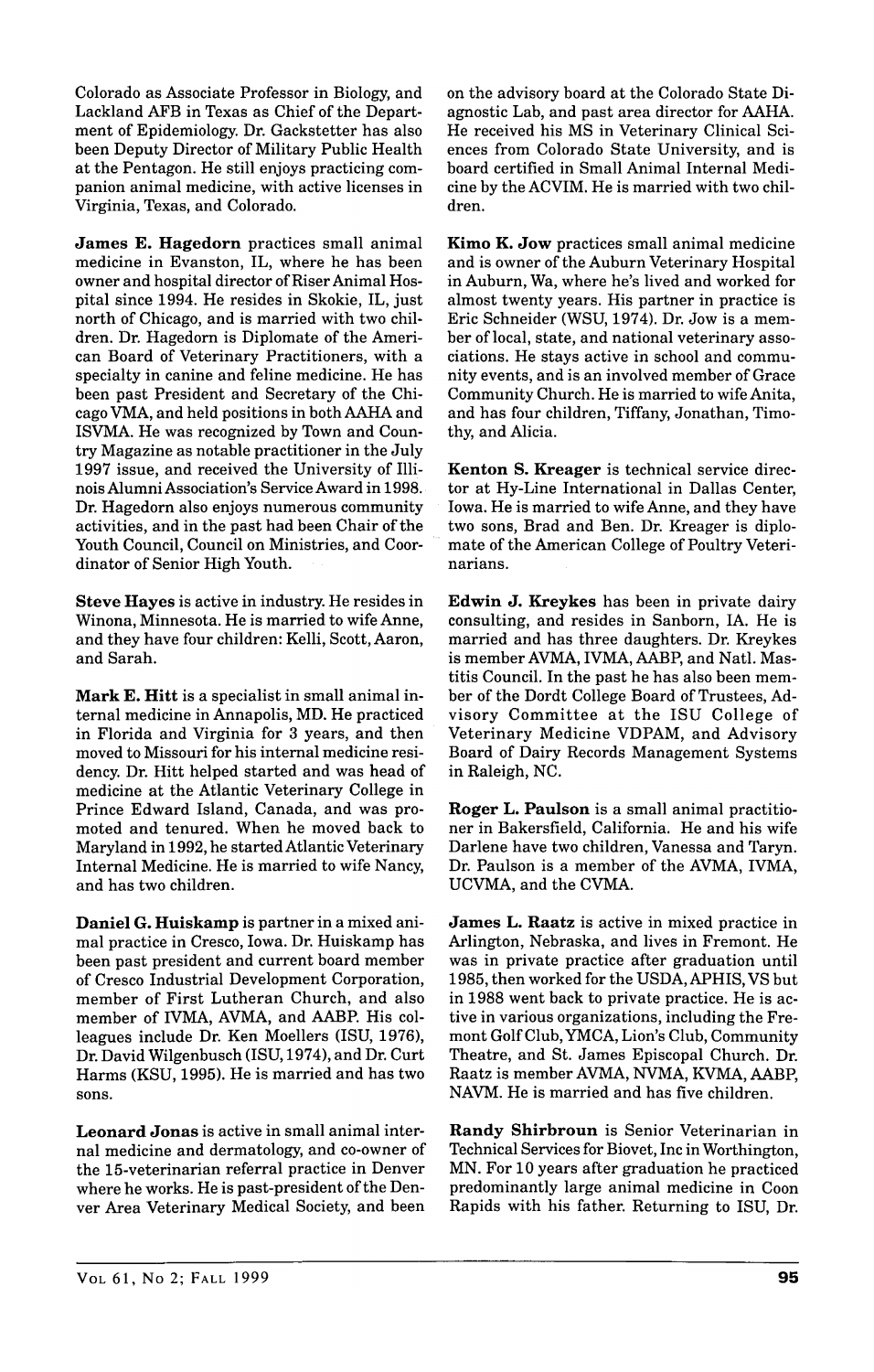Shirbroun obtained certification in secondary education; his interests were in biology, general science, and coaching. He taught for the Veterinary Technology program at the Nebraska College of Technical Agriculture from 1991 to 1996, then moved on to the Bayer Veterinary Diagnostic Center, which was then acquired by Biovet. Dr. Shirbroun is member AVMA, IVMA, AABP, AASP, and Academy of Veterinary Consultants. He also enjoys volleyball and amateur radio. Dr. Shirbroun is married and has a son David, and a daughter Becky.

Nick Striegel is living in Dubuque, IA where he is attending Wartburg Theological Seminary. He and his wife are both studying to be pastors. Mter graduating, Dr. Striegel practiced in St. Peter, MN, Bismarck, ND, and eventually moved on to Fargo where he worked for 10 years. He had to leave practice in 1994, however, because of severe allergies to animals. He and his wife have 6 children, all of which have now graduated high school.

Steve Tornberg established a predominantly equine medical, surgical, and referral hospital in Harrisburg, SD. Prior to establishing the hospital, Dr. Tornberg interned at Littleton Large Animal Clinic in Littleton, CO. He has served as Board Member of the SDVMA, and is active in church and community activities. His memberships include AVMA, SDVMA, AAEP, and AABP. Dr. Tornberg was named Practitioner of the Year by the SDVMA in 1999. His associate is . Dr. Carmen Paulson (CSU, 1996).

Michael Westfall is a small animal practitioner at the Hudson Road Animal Hospital in Woodbury, Minnesota, a suburb of St. Paul where he also resides. He is married with two children. Dr. Westfall received his MBA from St. Thomas University in 1985. In his busy career, Dr. Westfall has been board member of St. Croix Animal Shelter since 1992, and member of two MVMA committees, including Chairman of the Continuing Education Committe in 1995-1996.

He was Secretary of the Metropolitan Animal Hospital Association from 1988 to 1989. He is also member of AVMA, the Veterinary Hospitals Association, and his hospital has been AAHA accredited since 1995. Dr. Westfall works with three graduates of the University of Minnesota College of Veterinary Medicine.

David D. Whitney practices small animal veterinary medicine at the Jordan Creek Animal Hospital in West Des Moines, where he is also owner. He is married with two children. Dr. Whitney remains active in the Greater Des Moines VMA and serves on the AAHA Council of 100. His associates include Dr. Leah Moore (ISU), Dr. Anne Kneter (lSU, 1997), and Dr. Derek Nestor (ISU, 1999).

## Class of 1989

Louise M. Beyea resides in Duluth, MN and . is a small animal practitioner at the North Shore Veterinary Hospital in Duluth. She has two children, Garrett and Kelsey. In her career, Dr. Beyea was former owner of Heartland Veterinary Hospital in Story City, served on the Humane Education and Judicial Committees for the IVMA, and was member of a team that performed a 5-year evaluation of the ISU CVM administration. She is currently working toward specialty certification in veterinary acupuncture.

Carl R. Bockenstedt is in mixed animal practice in Dyersville, lA, and is self-employed at the Dyersville Veterinary Clinic. He is member IVMA and AVMA. Dr. Bockenstedt married in 1995 to wife Leslie, and they have two children, and were expecting a third in October 1999.

Monica Brilla owns Northland Veterinary Services, a primarily small animal practice in Iron River, Wisconsin. She is married to Richard Niven, and their daughter Molly was born on May 15, 1999. Dr. Brilla is member WVMA, MVMA, AVMA, and AAHA.

The ISU Veterinarian is always looking for submissions for publication. Any type of paper (review of literature, book review, editorial, research, etc.) on a subject related to a field of veterinary medicine is welcome. Every effort will be made to publish those submitted, but we assume no responsibility for return of the manuscript. If you would like to submit a paper (with or without photos) for publication free-of-charge, please send all materials to the following address:

*Iowa State University Veterinarian Department of Veterinary Pathology College of Veterinary Medicine Iowa State University Ames, Iowa 50011* 

*Deadlines:*  May Issue: January 31 December Issue: August 31

*Please include your name and your occupational title.*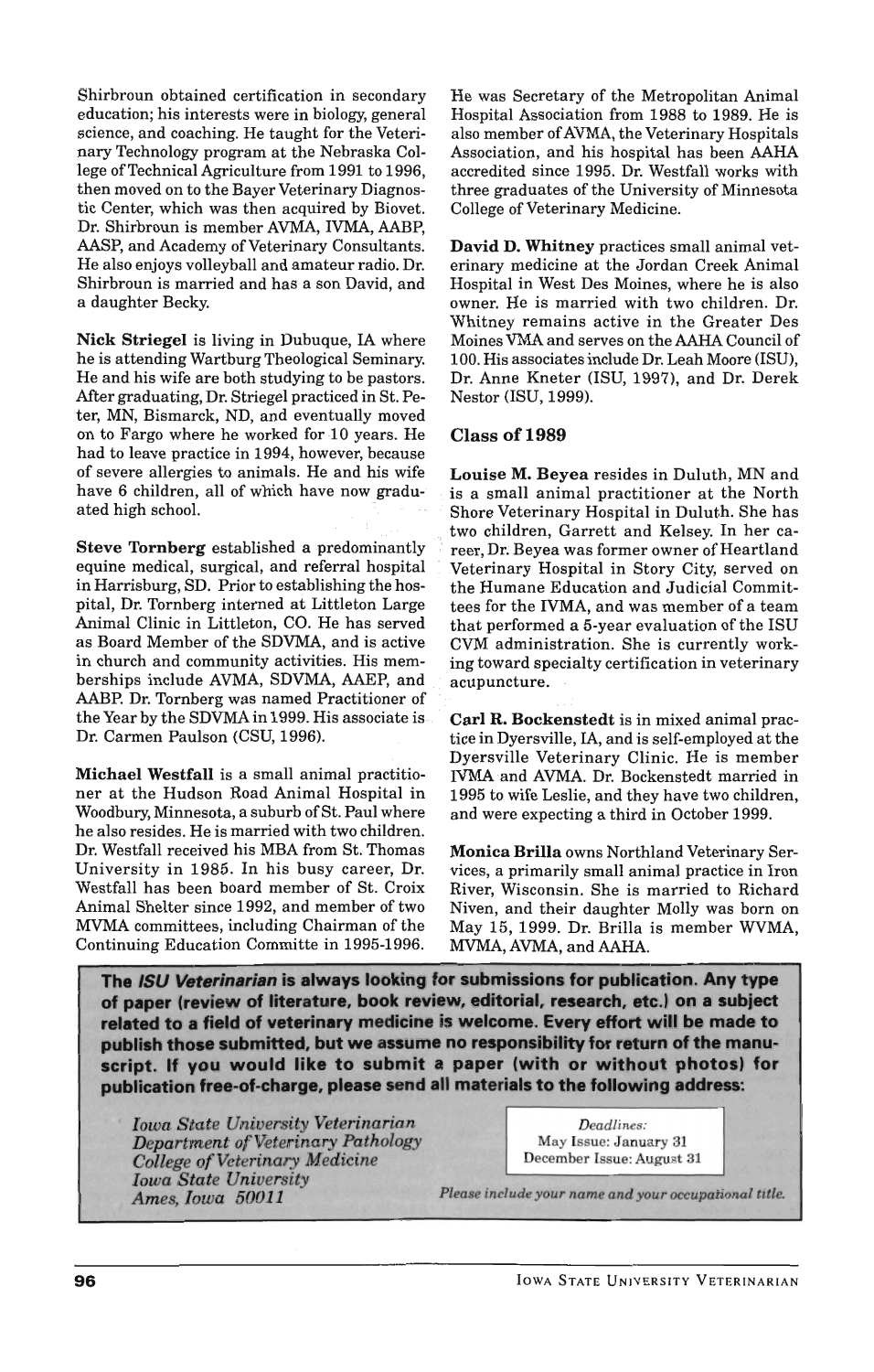Mark Brinkman is active in mixed practice at the Veterinary Medical Center in Williamsburg, Iowa, ever since graduating. He also owns a swine management business, specializing in sow units, remains active at St. Paul Methodist Church, and is member AVMA, IVMA, and AASP. He practices veterinary medicine with five other Iowa State graduates. Dr. Brinkman is married with two children.

Michelle J. Buhr is active in small animal practice in Ames. She received her M.S. in Veterinary Pathology from ISU in 1992. She was awarded the CL Davis Foundation Award in 1992, and is member of the Minnesota VMA, and the AVMA. Dr. Buhr is married to husband Brian, and has two children, Laurel and Tyler.

David R. Emmert practices small animal medicine in DeKalb, Illinois, where he is co-owner of the Prairie View Animal Hospital, and just finished construction of a new small animal practice. His partner is Dr. Dennis R. Diemer (lSU, 1990). Dr. Emmert served 6 years on the DeKalb County Board of Health, and is member of the Kishwaukee Sunrise Rotary Club. He is married with three children, Danielle (6), David (4), and Claire who is almost 2.

Kim Felder-Kuelh is a small animal veterinarian, and works at Tender Care Animal Hospital in Prairie du Chien, Wisconsin. She lives in Elkader, IA with husband Brad, and has three children. Dr. Felder-Kuelh is member of the County Compensation Board, Public Health Board, and is also a Sunday School teacher. Her associate is Dr. Eva Groth (1998), and their clinic received third place in a recent *Veterinary Economics* newsletter contest.

Jerry W. Finch is partner in a mixed animal practice in Hartley, Iowa. He is married to wife Sheila and has four children, John, Mike, Jim, and Matt.

Tom Flynn is a Veterinary Medical Officer in the USDA in Northwest Illinois, and resides in Clinton, IA. He is married to wife Betsy and has five children, Sarah, Hannah, Rebecca, Daniel, and Rachel. The Flynns are expecting their sixth child this December.

Michael J. Halsor is partner in a predominantly small animal practice in Center Point, IA. He practices with Dr. David Gardner (1983). Dr. Halsor is married to wife Linda, and has two children, Madeleine and Samuel.

Kenneth R. Harkin is Assistant Professor of Internal Medicine at Kansas State University. He was board-certified by the ACVIM in 1996.

Craig A. Harms holds a position at the North Carolina State University College of Veterinary Medicine in the Dept. of Clinical Sciences, in Raleigh, NC. Dr. Harms received his Ph.D. in Immunology in June 1999.

King Hickman resides in Sheldon, lA, and was in private practice for 8 years, in Postville and Sheldon, IA. Currently, Dr. Hickman is in corporate practice for the Monsanto Dairy Business. After serving two terms on the IVMA Executive Board, he is presently Chairperson of the IVMA Membership committee. Dr. Hickman is an active member of Sheldon United Methodist Church, and also Off, Off Broadway, Inc., a local community theatre. He is married with three children.

Mitchell Ray Hiscocks is mixed animal practitioner in Carroll, Iowa. He and his wife Dawn have four children, Morgan, Elise, Sam and Dakota. Dr. Hiscocks is a member of the Southwest IVMA Board, AABP, AAEP, AVC, and SFT. His associates are Bill Blohm (ISU-'59), Mike Davis (ISU-'73), John Hicks (ISU-'90), and Bryan Biecher (lSU-'96).

Michael A. Hord practices small animal medicine in Omaha, NE at the Candlewood Animal Hospital. He is member AVMA, NVMA, and NAVM. His wife is Carol, and they have two children, Trent, 7 and Amy, 4. Dr. Hord's colleagues in practice are Dr. Pete Bashara, Dr. Bob Bashara (ISU, 1968) (lSU, 1997), Dr. Pat Masters (KSU, 1988), and Dr. Tami Wells (KSU, 1997).

Dayna Ishigo (Zane) is active in small animal practice in southern California. She is married to husband Mark, and they have one baby on the way.

Mark Kirkpatrick is a herd veterinarian at Iowa State University, and lives in Ames. He is married to wife Yvonne, and they have two boys, Brad and Chris. Dr. Kirkpatrick is member of IVMA, AVMA, and AABP, for which he is also board member for District 6.

Tim Klein practiced mixed animal medicine in Grinnell, IA until 1993, at which point he moved to Minnesota. Currently he is in practice in Wells, MN, at South Central Veterinary Associates, where he provides swine consultation and management services. He is a member of AVMA, IVMA, and AASP. Dr. Klein and his wife Bev have five children.

Douglas W. Lewis is a missionary veterinary in the Northwest Province of Cameroon, Africa,